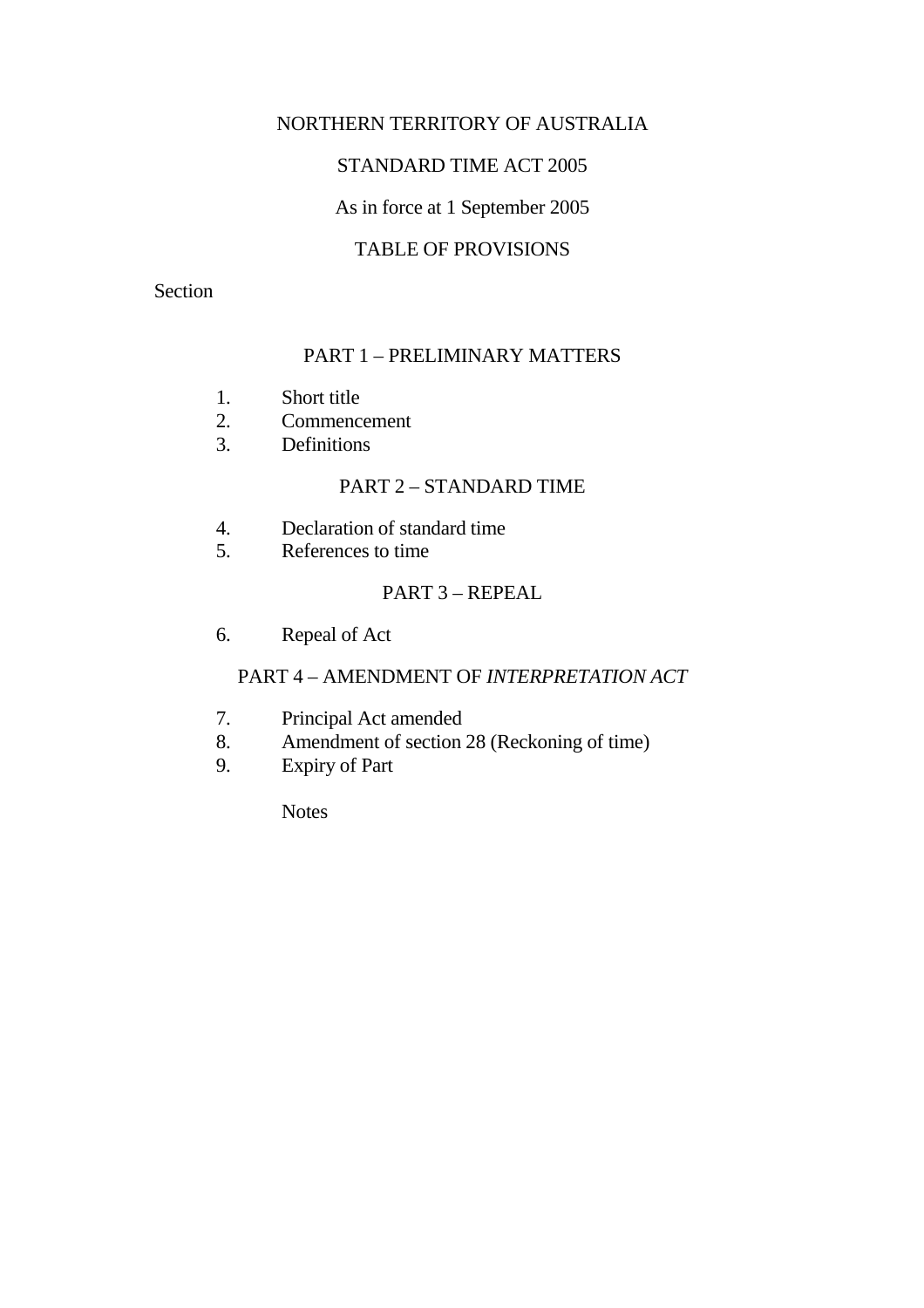## **NORTHERN TERRITORY OF AUSTRALIA**

This reprint shows the Act as in force at 1 September 2005. Any amendments that may come into operation after that date are not included.

\_\_\_\_\_\_\_\_\_\_\_\_\_\_\_\_\_\_\_\_

\_\_\_\_\_\_\_\_\_\_\_\_\_\_\_\_\_\_\_\_

## **STANDARD TIME ACT 2005**

**An Act about standard time** 

## **PART 1 – PRELIMINARY MATTERS**

#### **1. Short title**

This Act may be cited as the *Standard Time Act 2005*. (*See* back note 1)

#### **2. Commencement**

This Act comes into operation on 1 September 2005.

#### **3. Definitions**

In this Act, unless the contrary intention appears –

"Co-ordinated Universal Time" means Co-ordinated Universal Time (UTC) as determined by the International Bureau of Weights and Measures and maintained under section 8AA of the *National Measurement Act 1960* (Cth);

"legal document" means any of the following:

- (a) an Act;
- (b) an instrument of a legislative or administrative character under an Act;
- (c) a contract or agreement (whether oral or written or both);
- (d) a deed or other document having legal effect.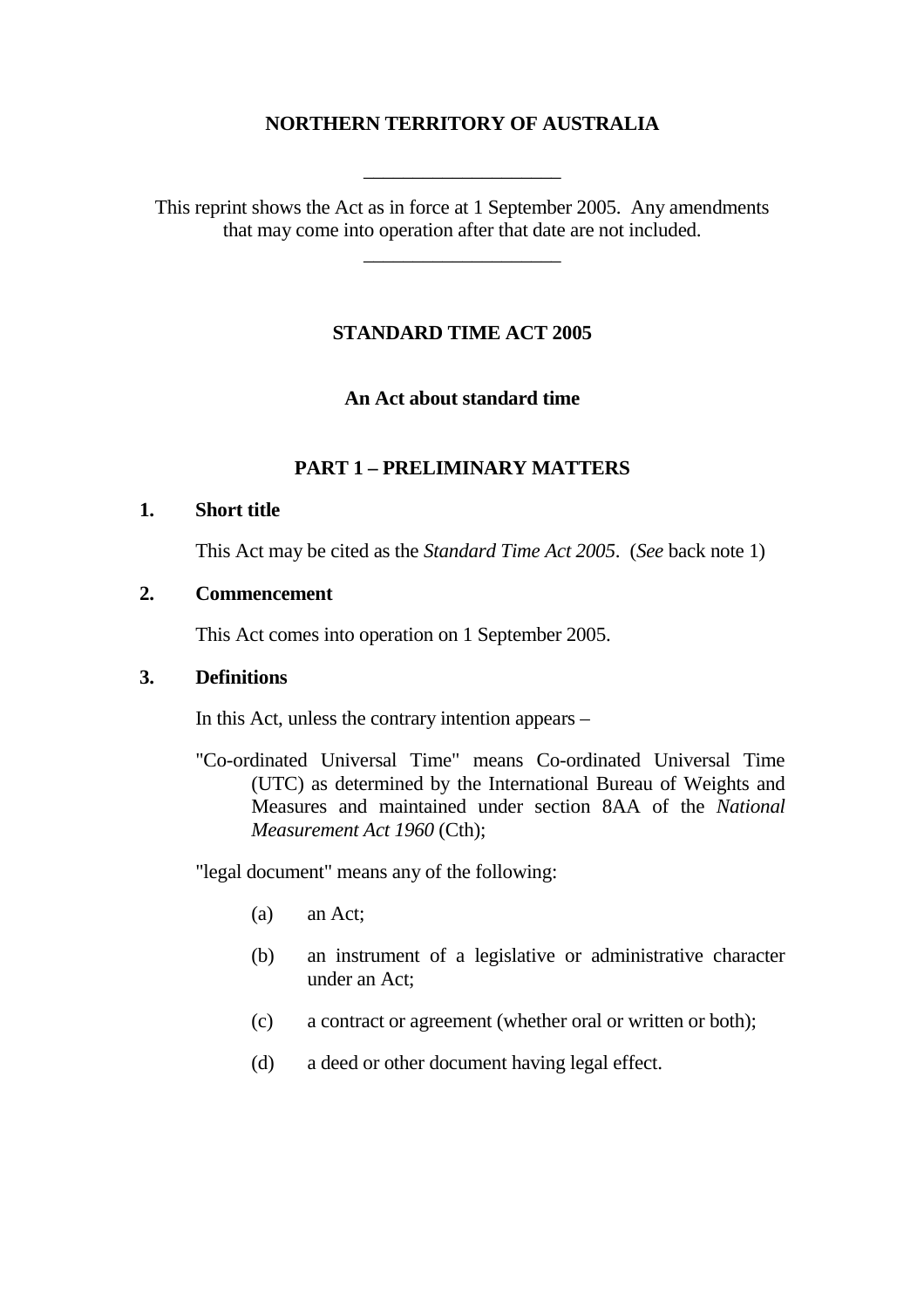## **PART 2 – STANDARD TIME**

### **4. Declaration of standard time**

 Standard time in the Territory is the time 9 hours and 30 minutes in advance of Co-ordinated Universal Time.

## **5. References to time**

- (1) This section applies in relation to the following:
- (a) a reference to time (whether express or implied) in a legal document;
- (b) the time at, before, after or during which an act or omission has legal effect.

(2) The time must be determined by reference to standard time declared under section 4 unless a legal document requires that it be determined another way.

(3) Subsection (2) applies in relation to a legal document whenever made and an act or omission whenever occurring.

## **PART 3 – REPEAL**

## **6. Repeal of Act**

 The Standard Time Act, 1898 (SA) as it applies in the Territory is repealed.

## **PART 4 – AMENDMENT OF** *INTERPRETATION ACT*

## **7. Principal Act amended**

This Part amends the *Interpretation Act*.

## **8. Amendment of section 28 (Reckoning of time)**

Section  $28(3)$  –

 *omit, substitute*

 (3) In an Act, a reference to time must be read as a reference to standard time declared by section 4 of the *Standard Time Act*.